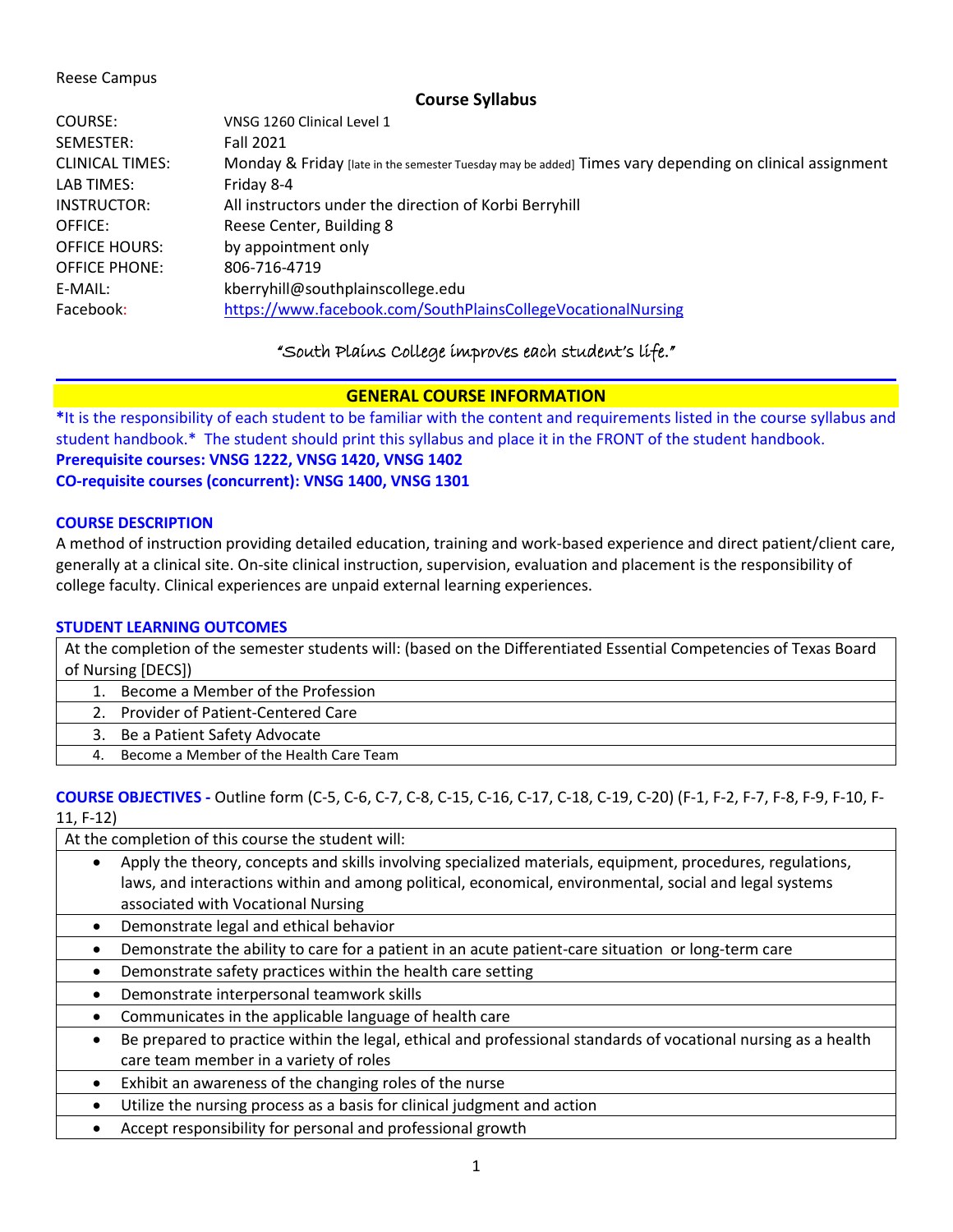• Be present and punctual for all clinical assignments and lab with no more than 1 absence.

# **COURSE COMPETENCY**

The student will successfully complete 1260 with a "C" or better and follow safe nursing practices. See Level 1 EXPECTATIONS and OBJECTIVES on blackboard. All assignments must be turned in whether or not they meet the grading deadline. Students who fail turn in assigned paperwork fail the clinical course, REGARDLESS OF OTHER CLINICAL GRADES!

## **EVALUATION METHODS**

Weekly clinical performance evaluations and other assignments with a final Summative Evaluation at the end of the semester.

## **ACADEMIC INTEGRITY**

It is the aim of the faculty of South Plains College to foster a spirit of complete honesty and a high standard of integrity. The attempt of any student to present as his or her own any work which he or she has not honestly performed is regarded by the faculty and administration as a most serious offense and renders the offender liable to serious consequences, possibly suspension.

**Cheating** - Dishonesty of any kind on examinations or on written assignments, illegal possession of examinations, the use of unauthorized notes during an examination, obtaining information during an examination from the textbook or from the examination paper of another student, assisting others to cheat, alteration of grade records, illegal entry or unauthorized presence in the office are examples of cheating. Complete honesty is required of the student in the presentation of any and all phases of coursework. This applies to quizzes of whatever length, as well as final examinations, to daily reports and to term papers.

**Plagiarism** - Offering the work of another as one's own, without proper acknowledgment, is plagiarism; therefore, any student who fails to give credit for quotations or essentially identical expression of material taken from books, encyclopedias, magazines and other reference works, or from themes, reports or other writings of a fellow student, is guilty of plagiarism.

## **VARIFICATION OF WORKPLACE COMPETENCIES**

Successful completion of this course and all required concurrent theory courses entitles the student to receive a Certificate of Proficiency and to apply to write the examination for licensure (NCLEX-PN) to practice as a Licensed Vocational Nurse in the State of Texas.

#### **BLACKBOARD**

**Blackboard is an e-Education platform designed to enable educational innovations everywhere by connecting people and technology. This educational tool will be used in this course throughout the semester as a reporting tool and communication too.** Students should be aware that the "total" points noted on this education platform does not reflect the actual grade of the student because it does not take in to consideration the percentages of each grade. Please calculate your grade according to the criteria in this syllabus.

#### **FACEBOOK**

The Vocational Nursing Program has a Facebook page at https://www.facebook.com/SouthPlainsCollegeVocationalNursingProgram in addition to the South Plains College website; this Facebook page will be used to keep students up-to-date on program activities, South Plains College announcements and will help with program recruitment. "Liking" the South Plains College Vocational Nursing Program Facebook page is not mandatory, nor are personal Facebook accounts, in order to access this page.

#### **SCANS and FOUNDATION SKILLS**

Refer also to Course Objectives. Scans and Foundation Skills attached

# **SPECIFIC COURSE INFORMATION**

### **LEVEL 1 CLINICAL OBJECTIVES (BASED ON TBON DECs)**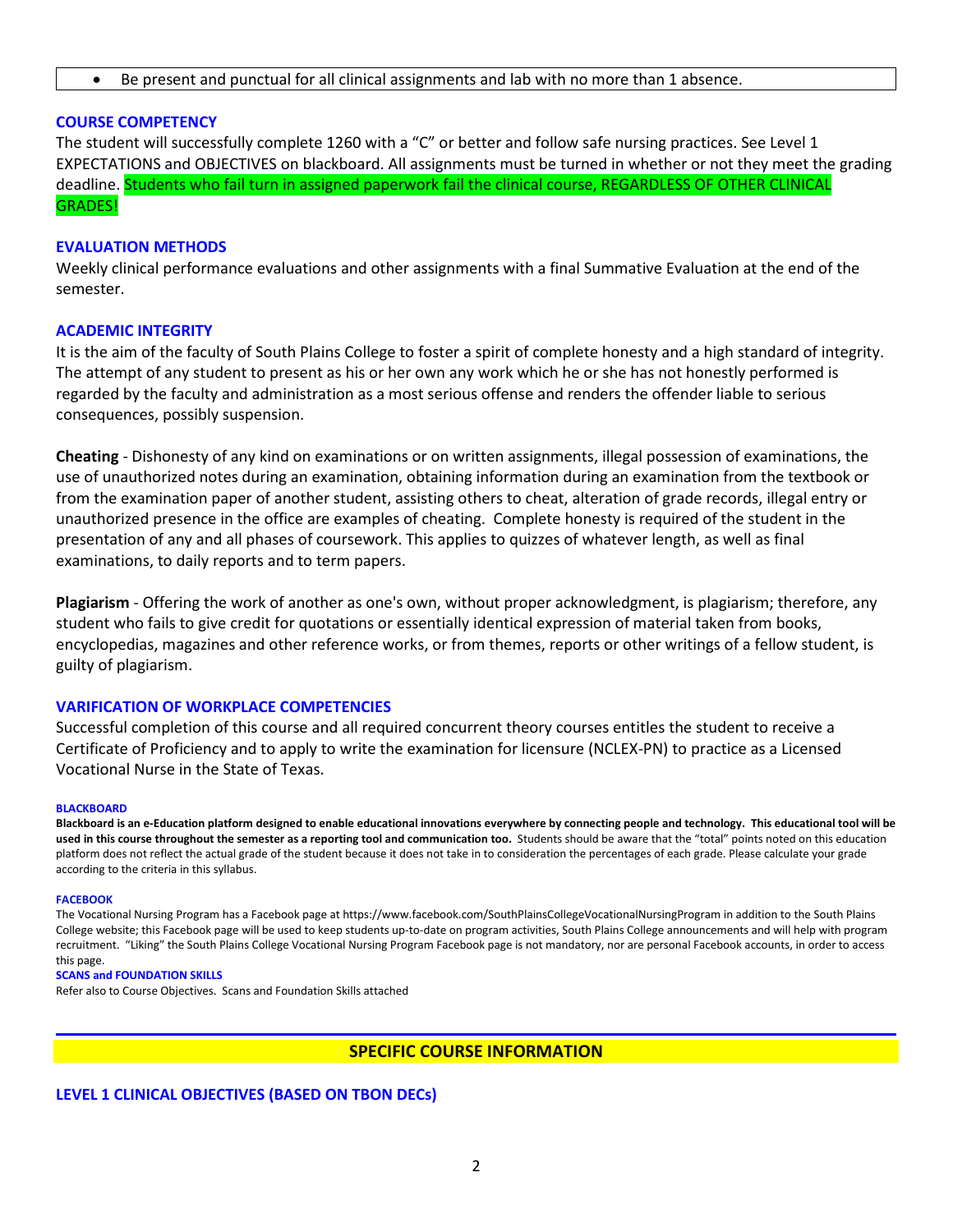During the clinical course, the beginning vocational nursing student progress to novice nurse through the following:

### **I. Member of the Profession**

**The student vocational nurse who exhibits behaviors that reflect commitment to the growth and development of the role and function of nursing consistent with state and national regulations and with ethical and professional standards; aspires to improve the discipline of nursing and its contribution to society; and values self-assessment, self-care, and the need for lifelong learning.**

*A. Function within the nurse's legal scope of practice and in accordance with the policies and procedures of the employing health care institution or practice setting.*

1. Function within a directed scope of practice of the vocational nurse with appropriate supervision.

2. Assist in determination of predictable health care needs of patients to provide individualized, goal-directed nursing care.

3. a. Practice according to facility policies and procedures and provide input in the development of facility policies and procedures.

*B. Assume responsibility and accountability for the quality of nursing care provided to patients and their families.*

1. Practice according to the Texas laws and regulations, agency policies and SPC policies.

2. a. Provide nursing care within the parameters of vocational nursing knowledge, scope of practice, education, experience, and ethical/ legal standards of care.

3. a. Practice nursing in a caring, nonjudgmental, nondiscriminatory manner.

b. Provide culturally sensitive health care to patients and their families.

4.a. Use performance and self-evaluation processes to improve individual nursing practice and professional growth.

5. a. Assume accountability for individual nursing practice.

b. Follow established evidence-based clinical practice guidelines.

6. a. Follow established policies and procedures.

7. Demonstrate professional characteristics that display a commitment to nursing care and to recognizing and meeting patient needs. Use communication techniques to maintain professional boundaries in the nurse/ patient relationship.

8. Use communication techniques to maintain professional boundaries in the nurse/ patient relationship.

9. Uphold professional behavior in nursing comportment and in following organizational standards and policies. Comply with professional appearance requirements according to organizational standards and policies.

*C. Contribute to activities that promote the development and practice of vocational nursing.*

1. Identify historical evolution of nursing practice and issues affecting the development and practice of vocational nursing.

2. Work collegially with members of the interdisciplinary health care team.

3. Participate in activities individually or in groups through organizations that promote a positive image of the vocational nursing role.

5. Practice within the vocational nursing role and Scope of Practice.

*D. Demonstrate responsibility for continued competence in nursing practice, and develop insight through reflection, self-analysis, self-care, and lifelong learning*

1. Participate in educational activities to maintain/improve competency, knowledge, and skills.

3. Use self-evaluation, reflection, peer evaluation, and feedback to modify and improve practice.

4. Demonstrate accountability to reassess and establish new competency when changing practice areas.

6. Engage in self-care practices that promote work-life balance.

### **II. Provider of Patient-Centered Care**

**The student vocational nurse who, based on educational preparation and scope of practice, accepts responsibility for the quality of nursing care and provides safe, compassionate nursing care using a systematic process of assessment, analysis, planning, intervention, and evaluation that focuses on the needs and preferences of patients and their families. The student vocational nurse incorporates professional values and ethical principles into nursing practice. The patients for SVNs (LVNs) individual patients and their families.**

1. Use problem-solving approach to make decisions regarding care of assigned patients.

2. a. Organize care for assigned patients based upon problem-solving and identified priorities.

b. Proactively manage priorities in patient care and follow-up on clinical problems that warrant investigation with consideration of anticipated risks.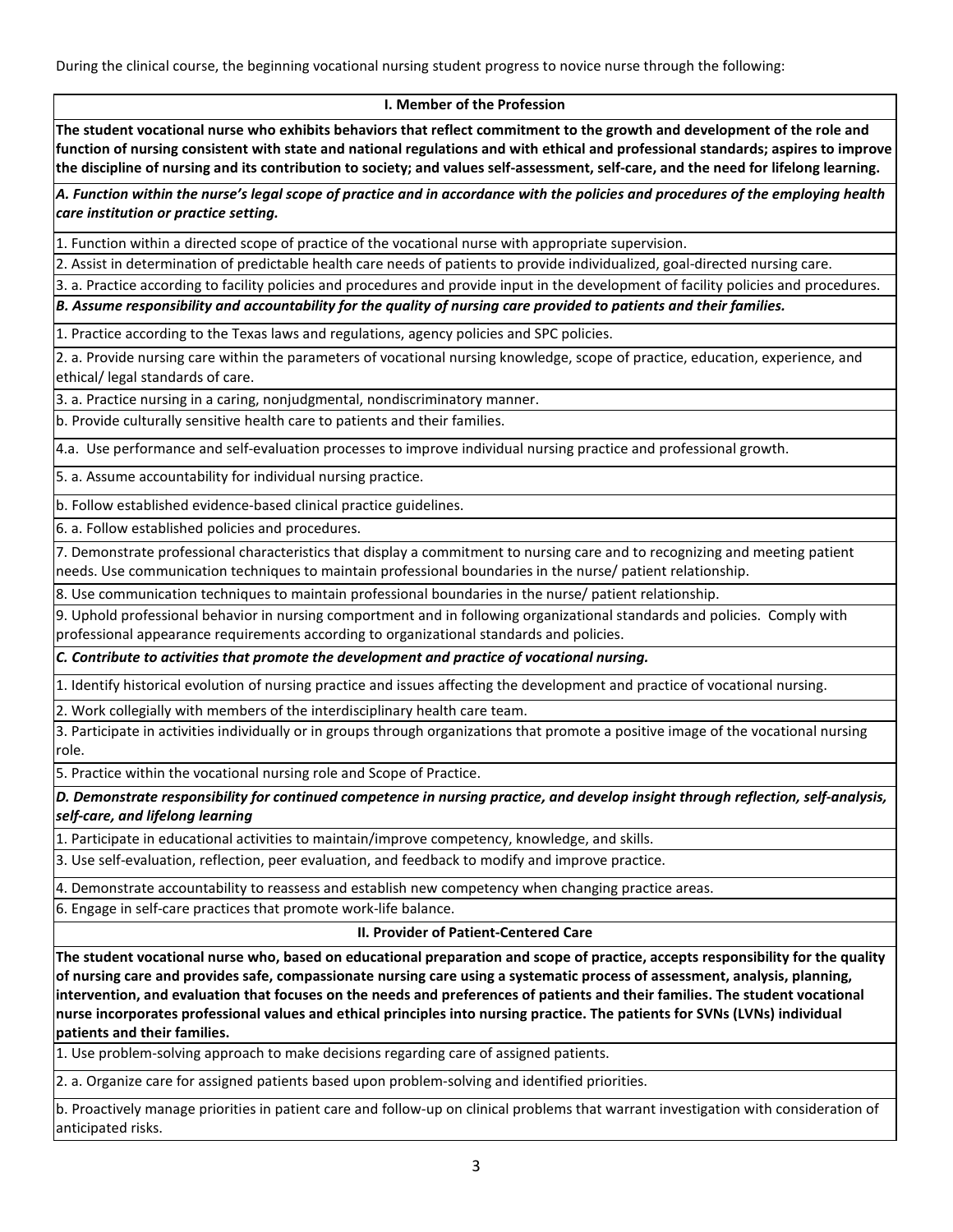c. recognize potential care needs of vulnerable patients

*B. Assist in determining the physical and mental health status, needs, and preferences influenced by culture, spirituality, ethnicity, identity, and social diversity of patients and their families, and in interpreting health-related data based on knowledge from the vocational nursing program of study. of culturally, ethnically, and socially diverse patients and their families based on interpretation of health-related data.*

1. Use structured assessment tool to obtain patient history.

2. Perform focused assessment to assist in identifying health status and monitoring change in patients.

3. Report and document focused patient assessment data.

4. Identify predictable and multiple health needs of patients and recognize signs of decompensation.

5. Share observations that assist members of the health care team in meeting patient needs.

*C. Report data to assist in the identification of problems and formulation of goals/ outcomes and patient-centered plans of care in collaboration with patients, their families, and the interdisciplinary health care team.*

1. Integrate concepts from basic sciences and humanities to deliver safe and compassionate care in delivery of patient care.

2. Identify short-term goals and outcomes, select interventions considering cultural aspects, and establish priorities for care in collaboration with patients, their families, and the interdisciplinary team.

*D. Provide safe, compassionate, basic nursing care to assigned patients with predictable health care needs through a supervised, directed scope of practice.*

1. Assume accountability and responsibility for nursing care through a directed scope of practice under the supervision of a registered nurse, advanced practice registered nurse, physician assistant, physician, podiatrist, or dentist using standards of care and aspects of professional character. professional values.

2. a. Identify priorities and make judgments concerning basic needs of one patient with predictable health care needs in order to organize care.

c. Recognize changes in patient status.

d. Communicate changes in patient status to other providers.

3. a. Implement plan of care for single patient

b. Collaborate with others to ensure that healthcare needs are met.

*E. Implement aspects of the plan of care within legal, ethical, and regulatory parameters and in consideration of patient factors.*

1. Implement individualized plan of care to assist patient to meet basic physical and psychosocial needs.

2. Implement nursing interventions to promote health, rehabilitation, and implement nursing care for clients with chronic physical and mental health problems and disabilities.

7. a. Inform patient of Patient Bill of Rights.

b. Encourage active engagement of patients and their families in care.

8. Communicate ethical and legal concerns through established channels of communication.

9. Use basic therapeutic communication skills when interacting with patients, their families, and other professionals.

11. Facilitate maintenance of patient confidentiality.

12. a. Demonstrate accountability by providing nursing interventions safely and effectively using a directed score of practice

b. Provide nursing interventions safely and effectively using established evidence-based practice guidelines.

13. Provide direct patient care in disease prevention and health promotion and/or restoration.

*F. Identify and report alterations in patient responses to therapeutic interventions in comparison to expected outcomes.*

1. Report changes in assessment data.

2. Use standard references to compare expected and achieved outcomes of nursing care.

3. Communicate reasons for deviations from plan of care to supervisory health care team member.

4. Assist in modifying plan of care.

5. Report and document patient's responses to nursing interventions.

*G. Implement teaching plans for patients and their families with common health problems and well-defined health learning needs.*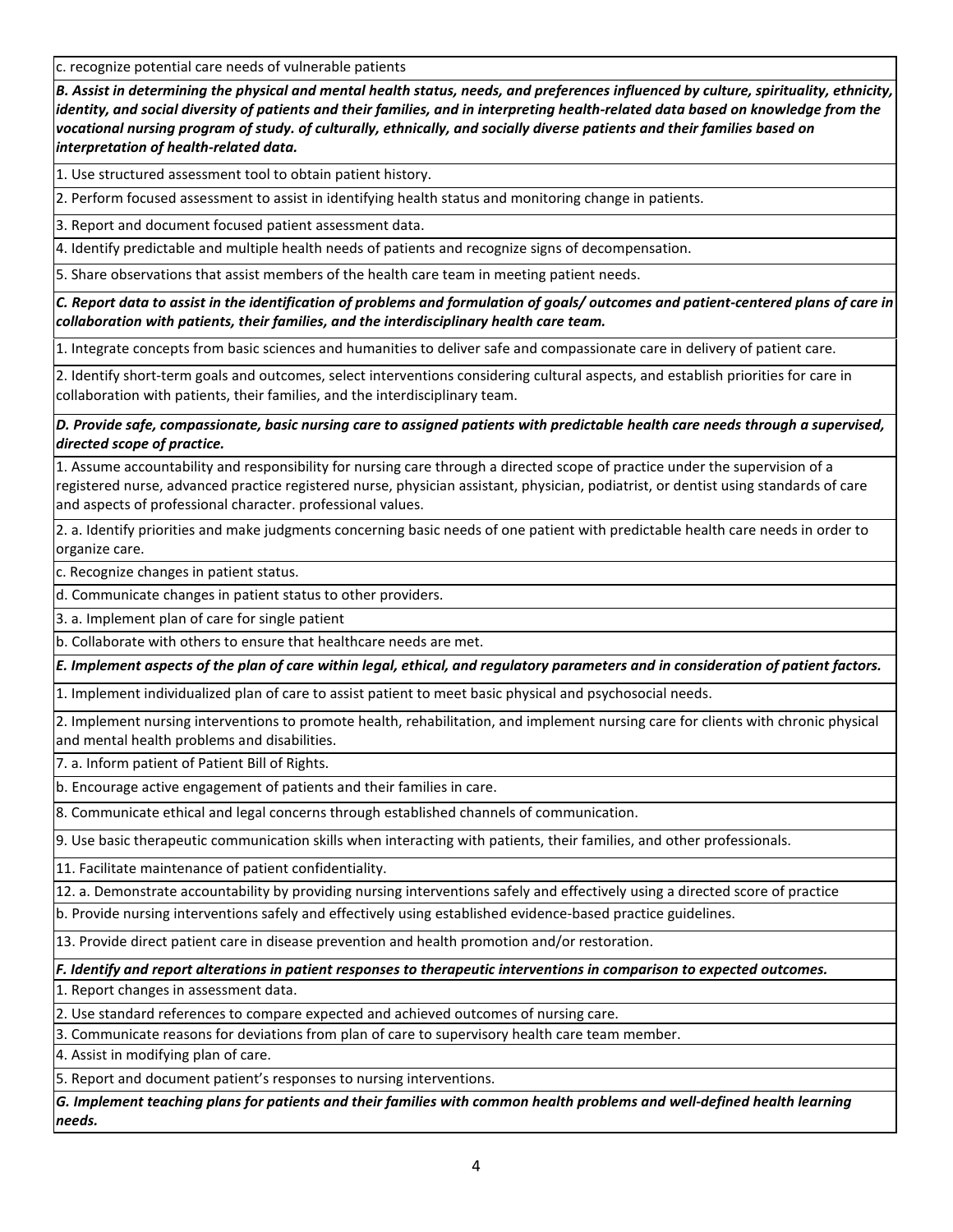1. Identify health-related learning needs of patients and their families.

2. Contribute to the development of an individualized teaching plan.

3. Implement aspects of an established teaching plan for patient and their family

4. Assist in evaluation of learning outcomes using structured evaluation tools

*H. Assist in the coordination of human, information, and physical materiel resources in providing care for assigned patients and their families.*

1. Participate in implementing changes that lead to improvement in the work setting.

2.a. Report unsafe patient care environment and equipment.

2 b. Report threatening or violent behavior in the workplace

**III. Patient Safety Advocate**

**The student vocational nurse who promotes safety in the patient and family environment by: following scope and standards of nursing practice; practicing within the parameters of individual knowledge, skills, and abilities; identifying and reporting actual and potential unsafe practices; and implementing measures to prevent harm.** 

*A. Demonstrate knowledge of the Texas Nursing Practice Act and the Texas Board of Nursing Rules that emphasize safety, as well as all federal, state, and local government and accreditation organization safety requirements and standards*

2. Practice according to Texas Nursing Practice Act and Texas Board of Nursing rules.

3. Seek assistance if practice requires behaviors or judgments outside of individual knowledge and expertise.

4. Use standards of nursing practice to provide and evaluate patient care.

5. Recognize and report unsafe practices and contribute to quality improvement processes.

**B. Implement measures to promote quality and a safe environment for patients, self, and others.**

1. Promote a safe, effective caring environment conducive to the optimal health, safety, and dignity of the patients and their families, the health care team and others consistent with the principles of just culture.

2. Accurately identify patients

3. a. Safely perform preventive and therapeutic procedures and nursing measures including safe patient handling.

b. Safely administer treatments.

4. Clarify any order or treatment regimen believed to be inaccurate, non-efficacious, contraindicated, or otherwise harmful to the patient.

5. Document and report reactions and untoward effects to medications, treatments, and procedures and clearly and accurately communicate the same to other health care professionals.

6. Report environmental and systems incidents and issues that affect quality and safety, and promote a culture of safety.

8. Implement measures to prevent risk of patient harm resulting from errors and preventable occurrences.

**C. Assist in the formulation of goals and outcomes to reduce patient risks.**

1. Assist in the formulation of goals and outcomes to reduce patient risk of health care-associated infections

2. a. Implement measures to prevent exposure to infectious pathogens and communicable conditions.

b. Anticipate risk for the patient.

3. Implement established policies related to disease prevention and control.

**D. Obtain instruction, supervision, or training as needed when implementing nursing procedures or practices.**

1. Evaluate individual scope of practice and competency related to assigned task.

2. Seek orientation/ training for competency when encountering unfamiliar patient care situations.

3. Seek orientation/ training for competency when encountering new equipment and technology.

**E. Comply with mandatory reporting requirements of the Texas Nursing Practice Act, SPC policies and agency policies.**

1. Report unsafe practices of healthcare providers using appropriate channels of communication.

2. Understand nursing peer review rules Safe Harbor rules and implement when appropriate.

3. Report safety incidents and issues through the appropriate channels.

4. Implement established safety and risk management measures

**\* F. Accept and make assignments that take into consideration patient safety and organizational policy.**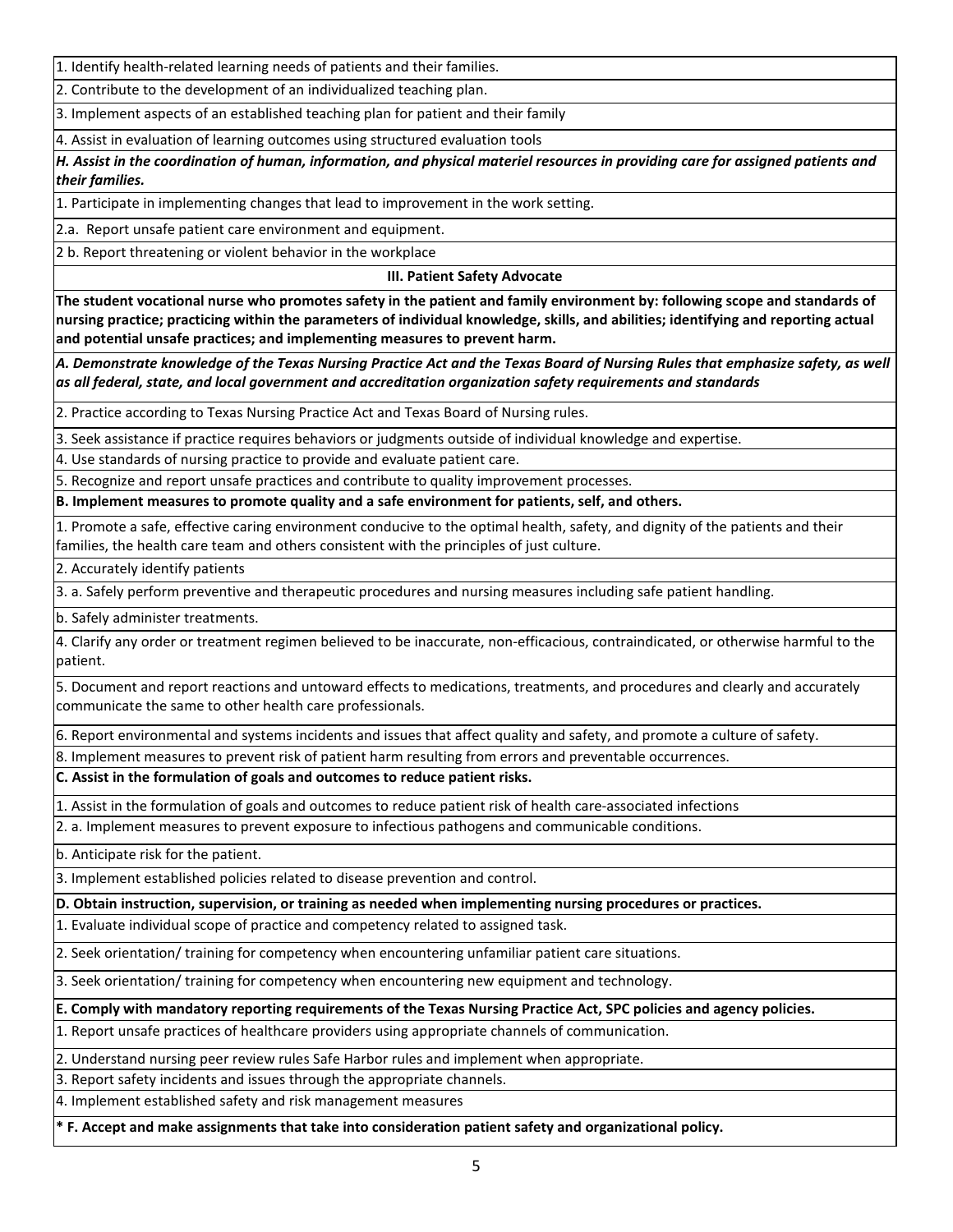1. Accept only those assignments that fall within individual scope of practice based on experience and educational preparation.

## **IV. Member of the Health Care Team:**

**The student vocational nurse who provides patient-centered care by collaborating, coordinating, and/ or facilitating comprehensive care with an interdisciplinary/multidisciplinary health care team to determine and implement best practices for the patients and their families.** 

A. Communicate and collaborate with patients, their families, and the interdisciplinary health care team to assist in the planning, delivery, and coordination of patient-centered care to assigned patient.

1. Involve patient and their families with other interdisciplinary health care team members in decisions about patient care across the lifespan.

2. Cooperate and communicate to assist in planning and delivering interdisciplinary health care.

3. Participate in evidence-based practice in development of patient care policy with the interdisciplinary team to promote care of patients and their families.

**B. Participate as an advocate in activities that focus on improving the health care of patients and their families**

1. Respect the privacy and dignity of the patient*.*

2. Identify unmet health needs of patient.

3. Act as an advocate for patient's basic needs, including following established procedures for reporting and solving institutional care problems and chain of command.

**C. Participate in the identification of patient needs for referral to resources that facilitate continuity of care, and ensure confidentiality.**

1. a. Identify support systems of patient and their family

2. a. Communicate patient needs to the family and members of the health care team.

b. Maintain confidentiality according to HIPAA guidelines.

c. Promote system-wide verbal, written, and electronic confidentiality.

3. a. Advocate with other members of the interdisciplinary health care team on behalf of and families to procure resources for care.

b. Assist patient to communicate needs to their support systems and to other health care professionals.

**D. Communicate patient data using technology to support decision making to improve patient care.**

1. a. Identify, collect, process, and manage data in the delivery of patient care and in support of nursing practice and education.

b. Use recognized, credible sources of information, including internet sites.

c. Access, review, and use electronic data to support decision-making

2. a. Apply knowledge of facility regulations when accessing client records.

b. Protect confidentiality when using technology.

c. Intervene to protect patient confidentiality when violations occur.

3. a. Use current technology and informatics to enhance communication, support decision making, and promote improvement of patient care.

b. Advocate for availability of current technology.

4. Document electronic information accurately, completely, and in a timely manner.

**G. Assist health care teams during local or global health emergencies or pandemics to promote health and safety, and prevent disease.**

1. Recognize the impact and prepare to respond to an emergent global or local health issue in an assistant role

2. Guide patients, staff, and others in understanding the extent of the emergency and their response

3. Participate with the health care team to promote safety and maintain health during an emergency or pandemic

4. Include public health strategies in the care of individuals and communities that address resolution of a global or local crisis and promotion of health among the population.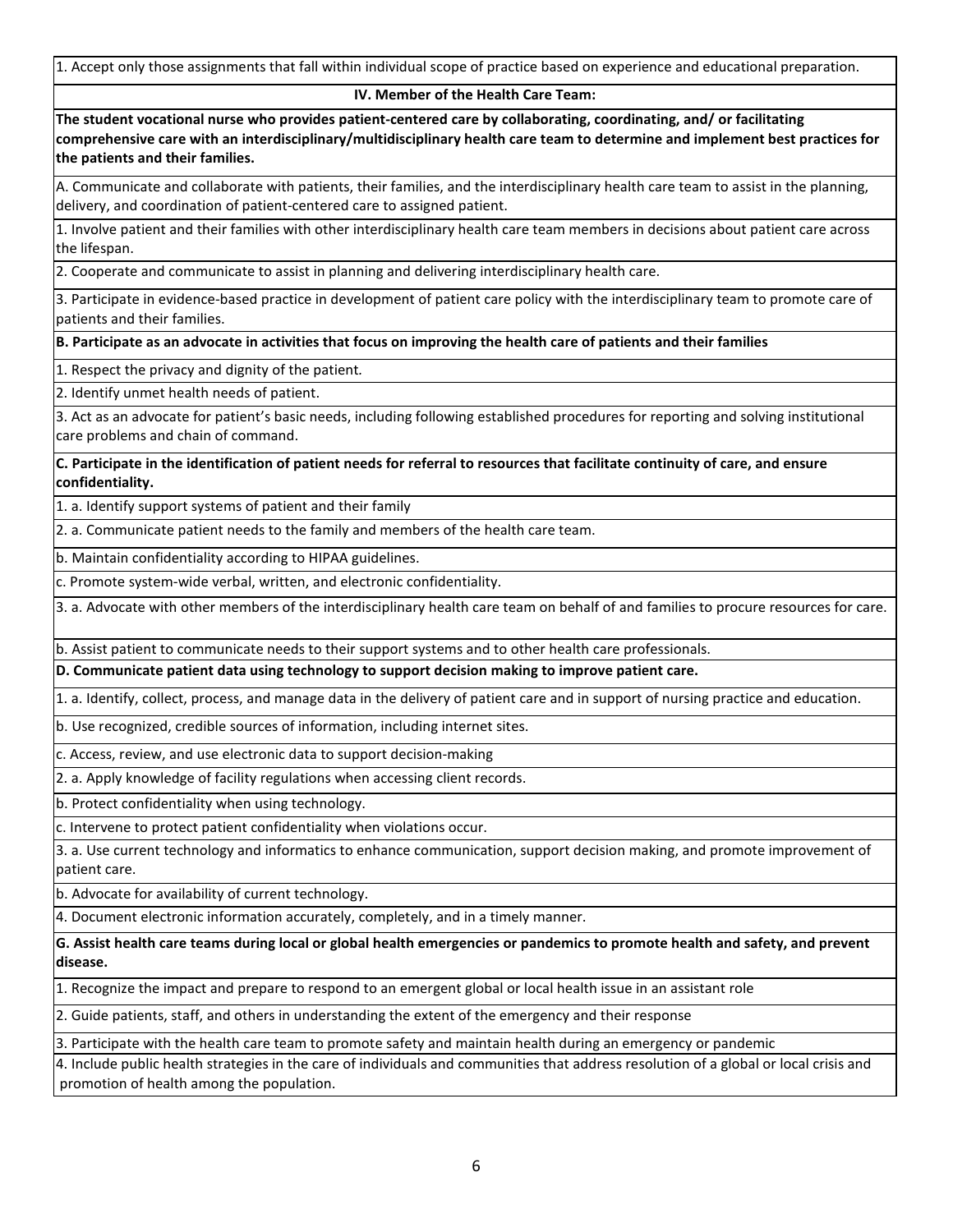## **SPECIFIC UNIT OBJECTIVES**

# **MEDICAL-SURGICAL ROTATIONS**

### **University Medical Center: Medical-Surgical Floor Objectives**

| <b>Unit</b>  | <b>Location</b>                        | <b>Phone</b> | <b>Speciality</b>                                                                                                                                                                             |
|--------------|----------------------------------------|--------------|-----------------------------------------------------------------------------------------------------------------------------------------------------------------------------------------------|
| 3 West       | 3 <sup>rd</sup> floor west of<br>patio | 775-8909     | Orthopedics: pre/post op care for joint replacements,<br>amputations, arthroscopy or trauma. May also have<br>overflow medical patients.                                                      |
| 3 East       | 3 <sup>rd</sup> floor east of<br>patio | 775-8903     | Medical and Surgical patients such as pneumonia, GI<br>bleeds, skin issues, pain                                                                                                              |
| 3 West Tower | 3 <sup>rd</sup> floor West<br>Tower    | 775-9770     | Gertiatric trauma and supportive care. Supportive<br>care manages pain, nausea, loss of appetites or other<br>s/s caused by illness or medical treatments. Floor<br>includes end-of-life care |
| 5 West       | 5 <sup>th</sup> floor west of<br>patio | 775-9790     | Medical or surgical patients and patients for<br>"observation". Admissions & discharges are frequent                                                                                          |
| 5 East       | 5 <sup>th</sup> floor east of<br>patio | 775-9780     | Medical/Surgical/Telemetry patients; includes<br>pre/post op, cardiac procedures and medical<br>problems.                                                                                     |

# **General Guidelines for ALL Medical Surgical Rotations in Level 1**

| <b>Criteria</b>                                           | Level 1 |
|-----------------------------------------------------------|---------|
| Number of patients                                        | $1 - 2$ |
| Medication administration with instructor supervision     | No      |
| EMR documentation on student pages                        | Yes     |
| <b>Chart Pack</b>                                         | Yes     |
| VS and brief assessment by 0730                           | Yes     |
| Full assessment documented by 0930                        | Yes     |
| Staple removal with instructor supervision                | Yes     |
| Foley Catheter insertion (preferred with instructor) TPCN | Yes     |
| Sterile Dressing change (preferred with instructor) TPCN  | Yes     |
| Follow Do and Don't List in handbook                      | Yes     |

## **TEXT AND MATERIALS**

Students should use current resources from theory textbooks such as the Williams & Hopper, Davis Drug Guide, etc. as tools to equip them for patient care. Websites that the student may use should end in ".org" ".gov" or ".edu". Wiki websites are not acceptable; neither are WebMD or Mayo Clinic [these websites are designed for laypeople—not professionals!]

Students **are required** to have the following items with them for the clinical experience:

- Student Vocational Nurse Handbook
- This syllabus with Level 1 Clinical Objectives and specific unit objectives
- Level 1 EXPECTATIONS and OBJECTIVES
- Davis Drug Guide
- Skills Checklist

## **ADDITIONAL CLINICAL ITEMS**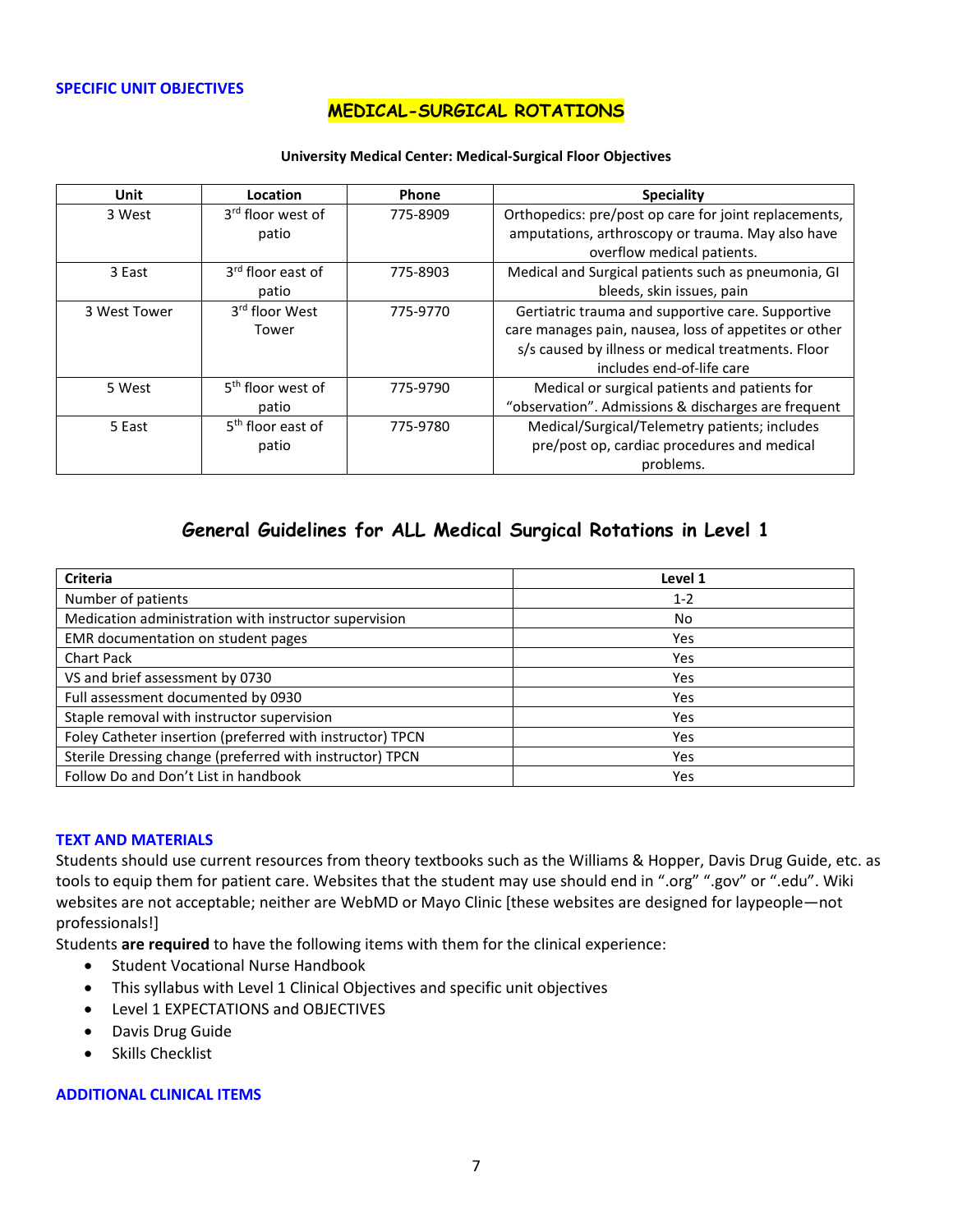Students should come to clinicals *prepared* to care for patients. The ISBAR and Chart Pack are required for each patient. The student must be in full clinical uniform which includes the student badge, stethoscope, blood pressure cuff, penlight, bandage scissors, black ink pen and analog watch. Refer to the Student Handbook for the full dress code

# **ATTENDANCE POLICY (\*READ CAREFULLY)**

# **Clinical Attendance**

Clinical experiences offer the student the opportunity to apply theory of nursing to actual nursing practice. Students are expected to attend all assigned clinical experiences, including Simulation and Friday Lab. The student may be administratively withdrawn from the course when absences become excessive as defined in the course syllabus.

**ALL CLINICAL ABSENCES MUST BE MADE UP in order to successfully meet clinical objectives.** In the Level 1 clinical course (VNSG 1260), there are two make up days built into the schedule. \*For an extended Covid exposure, additional make up days will be added into the student's total time until the days can be made up. This may extend the student's completion date. Covid make-up days must be coordinated with clinical agencies, college, and faculty schedules and are not scheduled at the student's request. The student will receive an "incomplete" in the course until the days can be completed.

Recognizing that sometimes students are ill or have ill children or have some other real reason to be absent, the student may take two absences this semester (to be made up at the end of the semester)—this includes any day the student is sent home for clinicals for a rules violation (see Student Handbook) or Friday absences. Because students cannot be evaluated if they are absent, points are deducted from the weekly clinical grade. Exceeding allowable clinical absences (2) is failure in the clinical course. The student will be administratively withdrawn. FOR MORE INFORMATION, please refer to the student handbook.

| <b>Facility</b>             | <b>Clinical</b> | Lunch      | Absent | Call In | May leave floor at |
|-----------------------------|-----------------|------------|--------|---------|--------------------|
|                             | <b>Time</b>     |            | at:    | Time    |                    |
| University Medical          | 0630-1530       | 30 minutes | 0640   | 0600    | 1515               |
| Center;                     |                 |            |        |         |                    |
| <b>Grace Medical Center</b> |                 |            |        |         |                    |
| Crown Point Medical         | 0530-1430       | 30 minutes | 0540   | 0500    | 1415               |
| <b>Suites</b>               |                 |            |        |         |                    |
| Carillon House              | 0530-1430       | 30 minutes | 0540   | 0500    | 1415               |
| Simulation                  | 0755-1600       | Approx. 60 | 0800   | 0700    | 1600               |
|                             |                 | minutes    |        |         |                    |
| <b>EVENING SHIFTs if</b>    | 1400-2200       | 30 minutes | 1340   | 1300    | 2200               |
| indicated at UMC            |                 |            |        |         |                    |
| Friday LAB                  | 0755-1600       | Approx. 60 | 0800   | 0700    | 1600               |
|                             |                 | minutes    |        |         |                    |

**Clinical Times:** (must be clocked in BEFORE the "Absent at" time; students are absent on the given time.

Clinical time is "on the job" learning. Students are expected to be up and working throughout the entire shift. Students MAY NOT leave the assigned unit at the hospitals until 3:15 at the hospitals. This means that the student gives report, checks on the patients and participates in patient care until 3:15 and then gathers belongings, leaves the floor and clocks out. Students who leave the floor before 3:15 or students who clock out right at 3:15 (which means they had to leave early in order to get to the time clock by then) are given an absence for the entire day. The clock out time should be no earlier than 3:20!

PLEASE NOTE: The Time Clock located at UMC (or Covenant) is the OFFICIAL clinical time. It is usually set to the Universal Time as found on digital media. Please set your analog watch to the time clock.

Students are officially enrolled in all courses for which they pay tuition and fees at the time of registration. Should a student, for any reason, delay in reporting to a class after official enrollment, absences will be attributed to the student from the first class meeting.

Students who enroll in a course but have "Never Attended" by the official census date, as reported by the faculty member, will be administratively dropped by the Office of Admissions and Records. A student who does not meet the attendance requirements of a class as stated in the course syllabus and does not officially withdraw from that course by the official census date of the semester, may be administratively withdrawn from that course and receive a grade of "X" or "F" as determined by the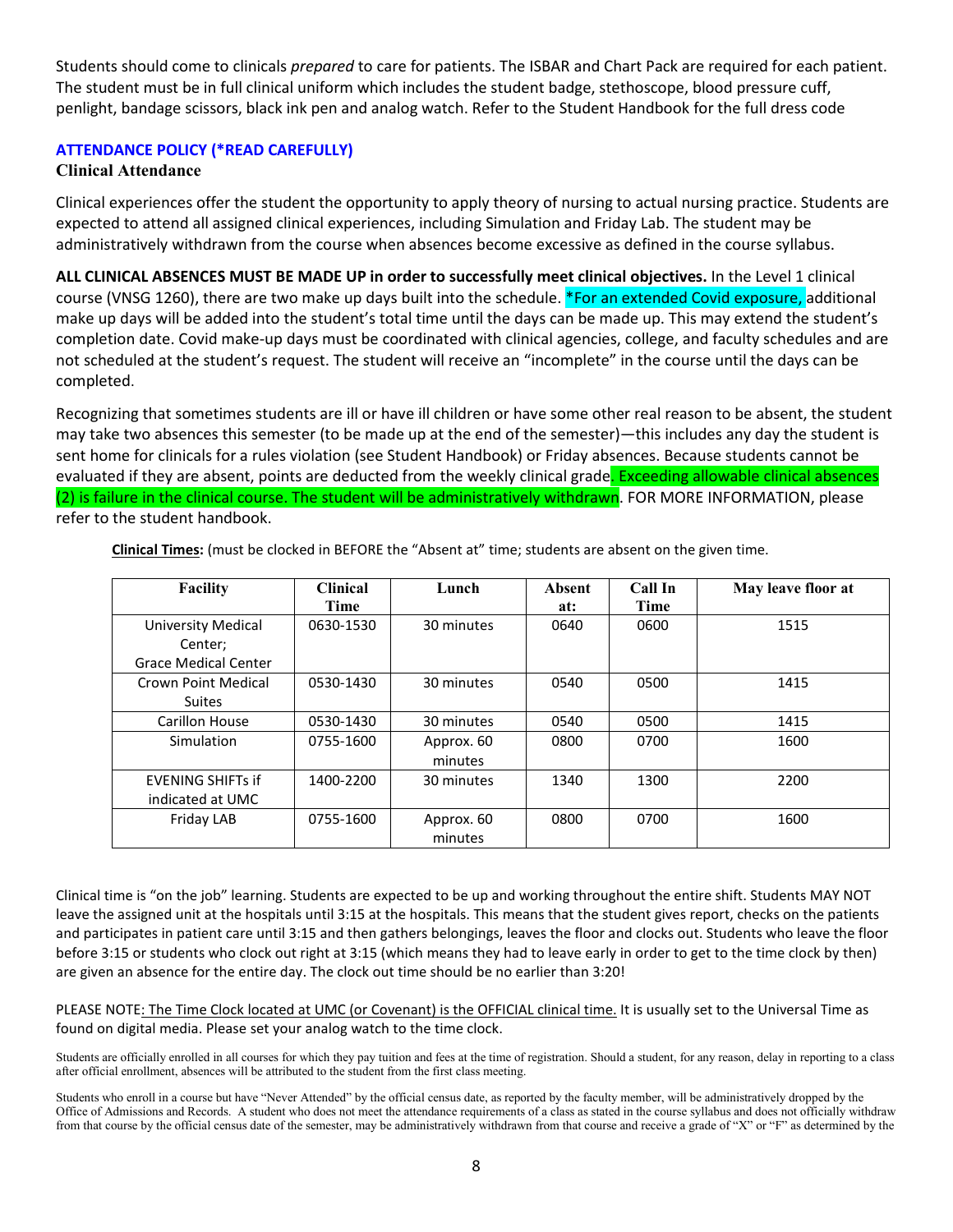instructor. Instructors are responsible for clearly stating their administrative drop policy in the course syllabus, and it is the student's responsibility to be aware of that policy.

It is the student's responsibility to verify administrative drops for excessive absences through MySPC using his or her student online account. If it is determined that a student is awarded financial aid for a class or classes in which the student never attended or participated, the financial aid award will be adjusted in accordance with the classes in which the student did attend/participate and the student will owe any balance resulting from the adjustment.

(http://catalog.southplainscollege.edu/content.php?catoid=47&navoid=1229#Class\_Attendance)

- Student MAY NOT attend clinicals when running a fever, experiencing vomiting or diarrhea, having pink eye or any other infectious process. The student should anticipate that such illnesses or other emergencies may occur and should judiciously take an absence. Please refer to the Student Vocational Nurse Handbook for more information on attendance, infectious processes for which the student should stay home, NO SHOW policy and call in procedures.
- LUNCH—the lunch break in the hospital setting is 30 minutes; this begins when the student reports off care of the patient until the time the student returns and resumes care. If the student spends 10 minutes waiting on the elevator, the student has 20 minutes remaining on the lunch break.

In some outpatient settings, the student may be given an hour for lunch IF there are no meetings during the noon hour which would give the student an additional learning experience (see each clinic objective). A student who takes excessive lunches or who leaves the site when there was a meeting during the noon hour will receive full disciplinary action and possible dismissal for unprofessional conduct.

BREAKS—please refer to the Student Handbook for information about breaks

TARDIES—tardiness is considered unprofessional. **There are NO tardies in the Vocational Nursing Program**.

CLOCKING IN/OUT: Clocking in/out for other student is PROHIBITED and is considered unprofessional conduct as dishonest behavior. All students involved are dismissed from the Vocational Nursing Program (please refer to the Student Handbook).

Time sheets are required at off-hospital rotations. Students who misrepresent themselves on the time sheet or forge a time sheet are deemed "unprofessional" and are dismissed from the program for unprofessional conduct (please refer to the Student Handbook).

Please refer to the Student Handbook for more information about the clinical experience and policies and about the NO SHOW policy.

**FRIDAY LAB: This lab day is the second clinical day of the week—depending on the schedule, it may be an afternoon lab. Students will complete lab projects and virtual simulations as assigned. Absences are counted toward the clinical absences. The grade is part of the clinical paperwork grade**

## **Attendance:**

- 1. This is a clinical day that begins at 0800 for full days and at 1300 for half days—there is no tardy. At 0800 (1300), the student is absent.
- 2. Students who are ill must call in by 0700 or at noon for the afternoon at 716-4719 to report the absence. Failure to call in appropriately results in the student classified as "NO Show" following clinical guidelines regarding No Show.
- 3. Absences on Friday do count against the allowable semester absences.
- 4. Students are expected to be in the classroom or the lab at all times. The student must sign in/out each time they leave the classroom (except at lunch and dismissal). Failure to do so results in a clinical deduction.

## **Dress Code:**

- 1. Full clinical dress code rules apply, including hair, make-up, etc.
- 2. Students violating dress code will have deductions taken from the weekly clinical grade IF the dress code violation can be immediately corrected. If the violation cannot be immediately corrected, the student is sent home "absent."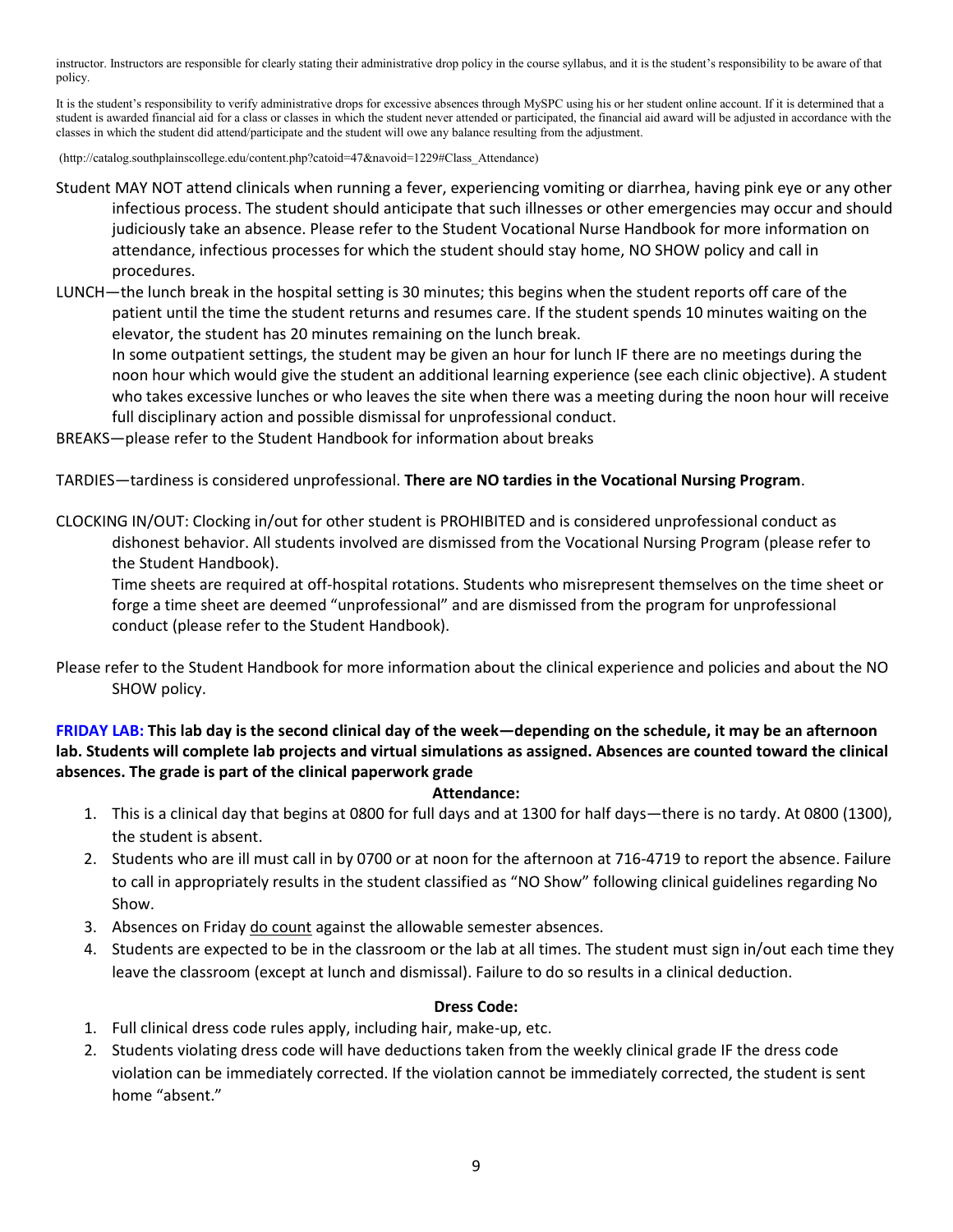*3.* PLEASE NOTE: Cell phones are PROHIBITED at all times during Friday lab—this is a clinical day. Phones should be left in the student vehicle (like on other clinical days) and not accessed at any time during the lab hours. *Students who are found with their cell phone during the lab hours are sent home "absent."*

**Assignments** for each lab will be posted weekly on Blackboard. All vSim work is due no later than 4 p.m. on Friday and should be uploaded to Blackboard for credit.

Faculty Appointments: Faculty will be available to offer extra assistance to students on Fridays **by appointment**. In order to allow students the best opportunity for assistance, students MUST make appointments with the faculty either by (1) signing up on the instructor's appointment sheet outside the office or by (2) emailing the instructor for an available appointment time.

Appointments are scheduled throughout the day and students must take the first available appointment. It is not professional behavior to just "drop in" during these times.

If students are merely wanting to review a test and not seeking tutoring, then more than one student may be given the same time.

Student Reporting: Just as the Texas Board of Nursing requires that nurses report unethical behavior, so does the nursing program. Unethical behavior regarding Friday lab includes (but not limited to) falsifying records, deliberately passing or failing a student in lab, attempting to sabotage another student or the program itself, etc. Students who are aware that students are violating Friday Lab rules have a duty to report the behavior with facts and evidence.

# **ASSIGNMENT POLICY—CLINICAL PREPARATION**

All assignments must be completed by the assigned due date. Late and/or incomplete work will not be accepted and a grade of zero will be recorded.

It is the responsibility of the student to be informed of class progress and assignments and to come to clinical prepared to participate in patient care, to turn in any assignments due, and/or take the quiz or test scheduled for that day in Friday lab. Students will be required to write Care Plans and Case Studies as part of the clinical experience.

# **Clinical Preparation**

Preparing for clinical practice is a DUTY of the student vocational nurse and leads to SAFE NURSING PRACTICE. The student is required to prepare for clinical in such a way as to understand the medical diagnoses and medications, the implications of labs and diagnostics, the potential complications and how to prevent the, and the required nursing care. Adequate preparation is a must. The student should plan on a minimum of two hours of prep time per day for each clinical experience.

To prepare for hospital experiences; Please also refer to the Clinical Expectations placed on Blackboard

Chart Pack: In all medical-surgical rotations, the student must complete individual research and the chart pack. The Chart Pack is the student's practice documentation and is considered a legal document (it may be subpoenaed for evidence); therefore, the Chart Pack should be treated with respect and completed up to the point the student relinquishes care of the patient. The completed Chart Packs should be turned in for a check on Tuesday by 0800 to each clinical instructor's box outside the instructor's office. After each is checked, the Chart Pack is returned to the student for safe-keeping. For more information on the Chart Pack and clinical research, please go to that area on Black Board.

## **COMPUTER USAGE**

Clinical Computer Usage: Computer systems at the clinical sites are for the purposes of clinical work. Students may only use the agency computer systems for accessing important patient data the student needs for safe and effective patient care. Students MAY NOT use the agency computer for personal usages such as checking emails (even SPC or instructorsent emails are prohibited on agency computers), Black Board, websites (including drug or diagnoses websites) or other personal usage. No "research" is to be done during the clinical period. Students who engage in inappropriate computer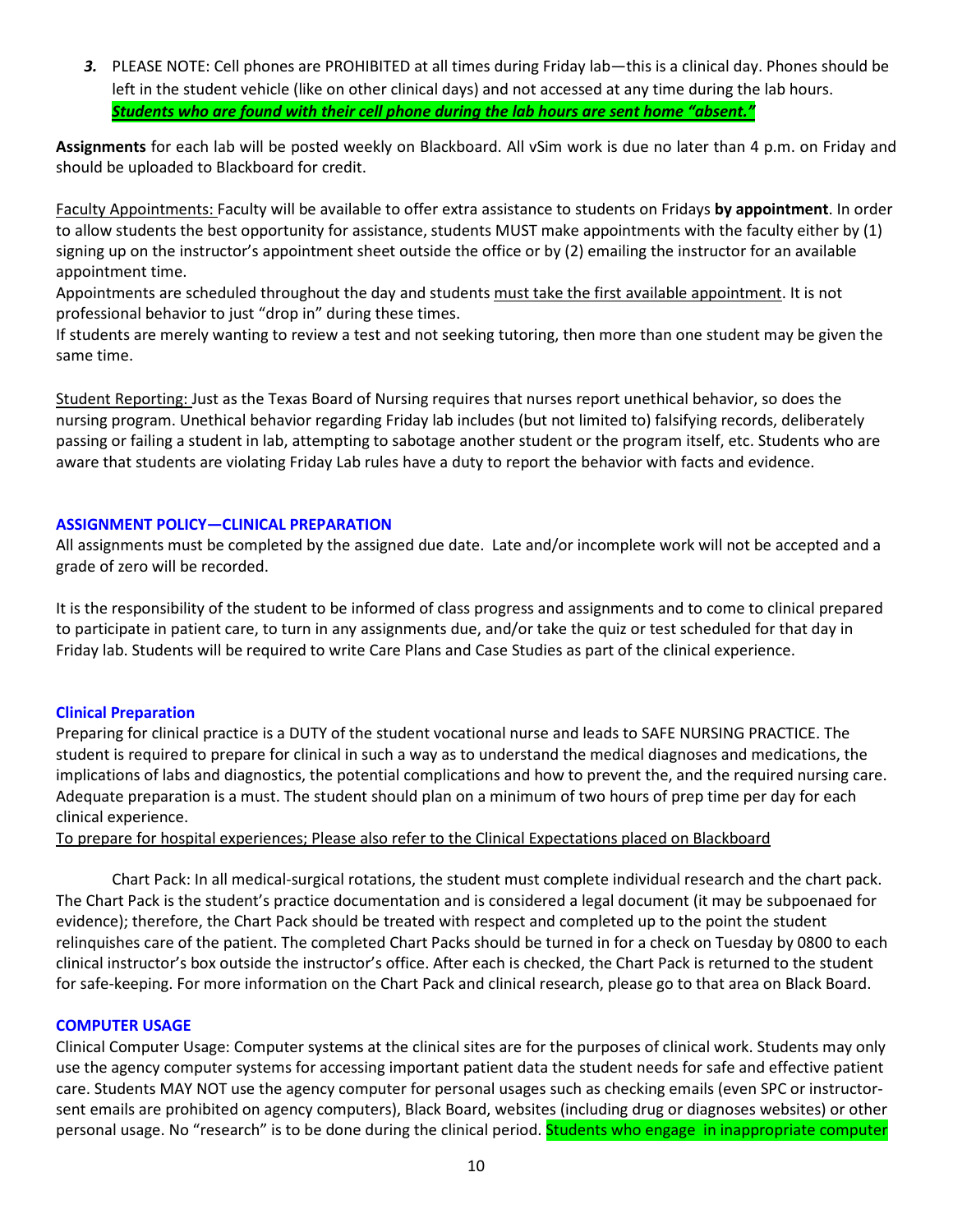usage will be placed on probation for the first offense and dismissed from the VNP for a subsequent offense. Refer to the Student Vocational Nurse Handbook.

As computer technology in the field of health occupations continues to become more popular, computers may be used in this course for Case Studies and Care Plans if the student chooses to use them. All students have access to computers and printers on the South Plains College campus. All registered students are supplied with a working email account from South Plains College.

# **ALL STUDENTS ARE EXPECTED TO KNOW THEIR SPC STUDENT USER NAME AND PASSWORD.**

# **Computer Checklist**

# **History and Physical**

- Go to Clinical Notes -> Hospital -> Physician -> History and Physical
- $\triangleright$  If History and Physical does not show up at this time, you may need to change your search dates.
- $\triangleright$  Right click on the Dates that are displayed and click change search criteria. Click on Admission to Current. This should make the history and physical accessible.

*If you are still unable to find the history and physical, you need to call your instructor!*

- $\triangleright$  Utilize the H&P to fill in your ISBAR with information you did not receive from your nurse or patient.
- $\triangleright$  Be sure to READ all the way to the bottom. You can skip over any lab and radiology results as you will be looking at that later under the Lab section.
- $\triangleright$  At the bottom of the H&P is the Impression and Plan. This is where Physicians write what they believe is going on and will write the plan for treatment.

The H&P is documented within 24hrs of admission so be aware that these diagnoses can change and more may be added. This is why you will be looking next at your Progress notes for changes that have occurred since admission.

# **Progress Notes**

# Clinical Notes -> Hospital -> Physician -> Progress Notes

- There is typically a progress note for every day of their stay during this admission. You should read at least the first and last progress note. If, when reading the progress note, you do not know how all of the sudden several diagnoses have changed or been added, you can skip back and read more of the progress notes.
- Again, you must read all the way to the bottom. At the bottom, you will find the Impression and Plan.

Use this information to fill in your ISBAR with current and past medical diagnoses. Also, fill in what is happening now. You can also see if they are planning discharge.

# **MAR**

- 1. Get your White Medication Sheet from the chart pack.
- 2. Fill in the medication name, route, dose, frequency and times.

# **This is not the time to fill in classification, indication, side effects, and V/S needed- that is for research**.

- 3. For Scheduled medications you will need to right click on the medication -> Order Info -> Additional Information. This should show you the times that the medication is scheduled. Be aware that if the med is BID- you are looking for 2 times, TID- 3 times, etc…
- 4. You only need to fill in frequency for PRN medications, not times because they are not scheduled at set times.

| Medication    | Classification | Indication | Dose/route            | Frequency/time       | Side effects | V/S |
|---------------|----------------|------------|-----------------------|----------------------|--------------|-----|
| Furosemide    |                |            | $20 \,\mathrm{mg}$ PO | Daily                |              |     |
| Lasix)        |                |            |                       | 0900                 |              |     |
| Acetaminophen |                |            | $500mg$ PO            | O <sub>4</sub> h PRN |              |     |
| Tvlenol)      |                |            |                       |                      |              |     |

# Example of Scheduled vs. PRN:

# **Orders**

- o Click on orders tab on left hand side of the screen.
- o Be sure to note any wound care, Ted Hose, SCDs, Oxygen, IV fluids, Accudatas, Diet, Fluid Restriction, Weight bearing restrictions, etc…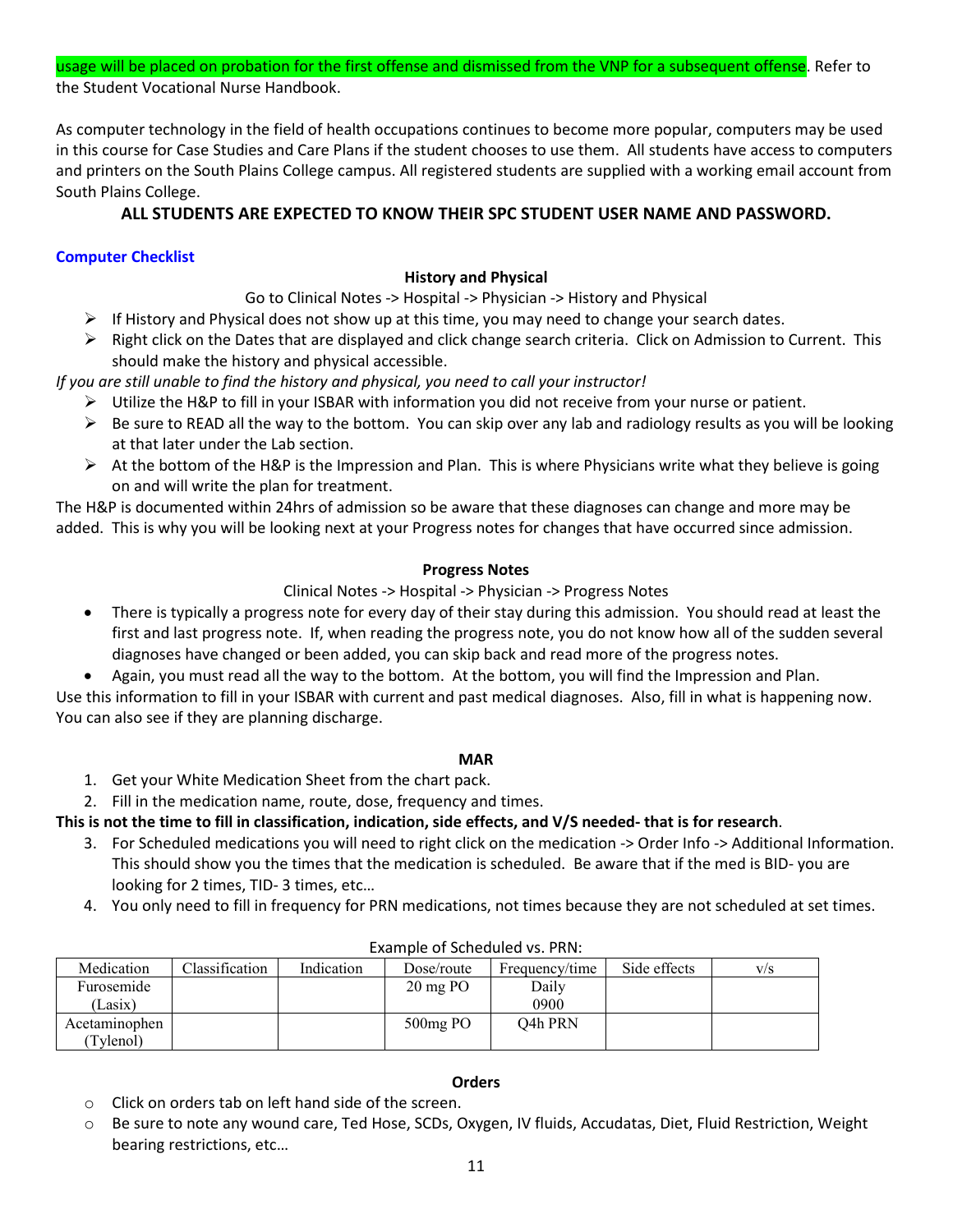# **Flowsheets (Labs, Radiology, Nursing Plan of Care)**

Click on Flowsheets tab on left hand side of the screen. This will bring up a chart that looks similar to:

|                    | Labs 48 hours | .ab | Radiology | Nursing plan of care |
|--------------------|---------------|-----|-----------|----------------------|
| Complete blood     |               |     |           |                      |
| count              |               |     |           |                      |
| complete metabolic |               |     |           |                      |
| panel              |               |     |           |                      |
| Point of Care      |               |     |           |                      |
|                    |               |     |           |                      |

- Skip over the 48 hour labs and Click on the tab labeled Lab. This will show you the most recent labs.
- You will need to look at your patient's admission date and get your lab sheet from your chart pack. Fill in the labs from the date of admission.
- Then look at the most current labs and fill those labs in on the next column. You need to write this information in black ink.
- DO NOT write in the normal values or draw your high or low arrows in blue or red at this time. This is for you to do at home as research.
- Be sure to look at the left hand column (Complete Blood Count, Complete metabolic panel, etc.) You can toggle through the labs using this column.
- Make sure to note any Microbiology. This is where you will find cultures such as blood cultures, urine cultures, wound cultures.
- If your patient has accudatas, you will find them under Point of Care glucose.
- Next Click the Radiology Tab.
	- o Get your Diagnostics paper from your chart pack and fill in any xrays, MRI, US, results from the current admission

## **COMPUTER LAB USAGE**

The computer labs are available in building 8 and may be used by students during scheduled open hours or as assigned by an instructor. Printer paper will not be provided for students to print materials but students may seek assistance from faculty or staff to request lab paper from the college if needed. Lack of computer lab paper is not an excuse for not completing assignments

## **CLINICAL PAPERWORK**

Students will be required to turn in written paperwork as assigned on the Expectations and Objectives page. All assignments are due at 0800 on the scheduled date. Late work is not accepted for grading; HOWEVER, all assignments must be turned in and turned in complete in order to exit the course. Students who do not turn in all work will fail the course, regardless of other grades.

## **GRADING POLICY**

Students must earn an overall grade of 75 or better in this course to pass this course, but have some specific grading criteria:

# **Final semester grades will be based on the following:**

- **A. Departmental Math Exam—**this grade was determined at the beginning of the semester.
- **B. Weekly clinical evaluation**—students will receive a weekly clinical evaluation based on the student's individual clinical performance and preparedness to practice nursing. The weekly ratings are averaged together for the length of the course. The student must have a 75 performance average in order to complete the course, and if not, fails the clinical course, regardless of other clinical grades. The weekly grade also includes the Friday Lab Evaluation and Self-Reflection (refer to Black Board for more information on Friday lab)
- **C. Written Work: Assessments, reflections, interviews, Case Studies and Care Plans –**students should strive for a 75 average on the written work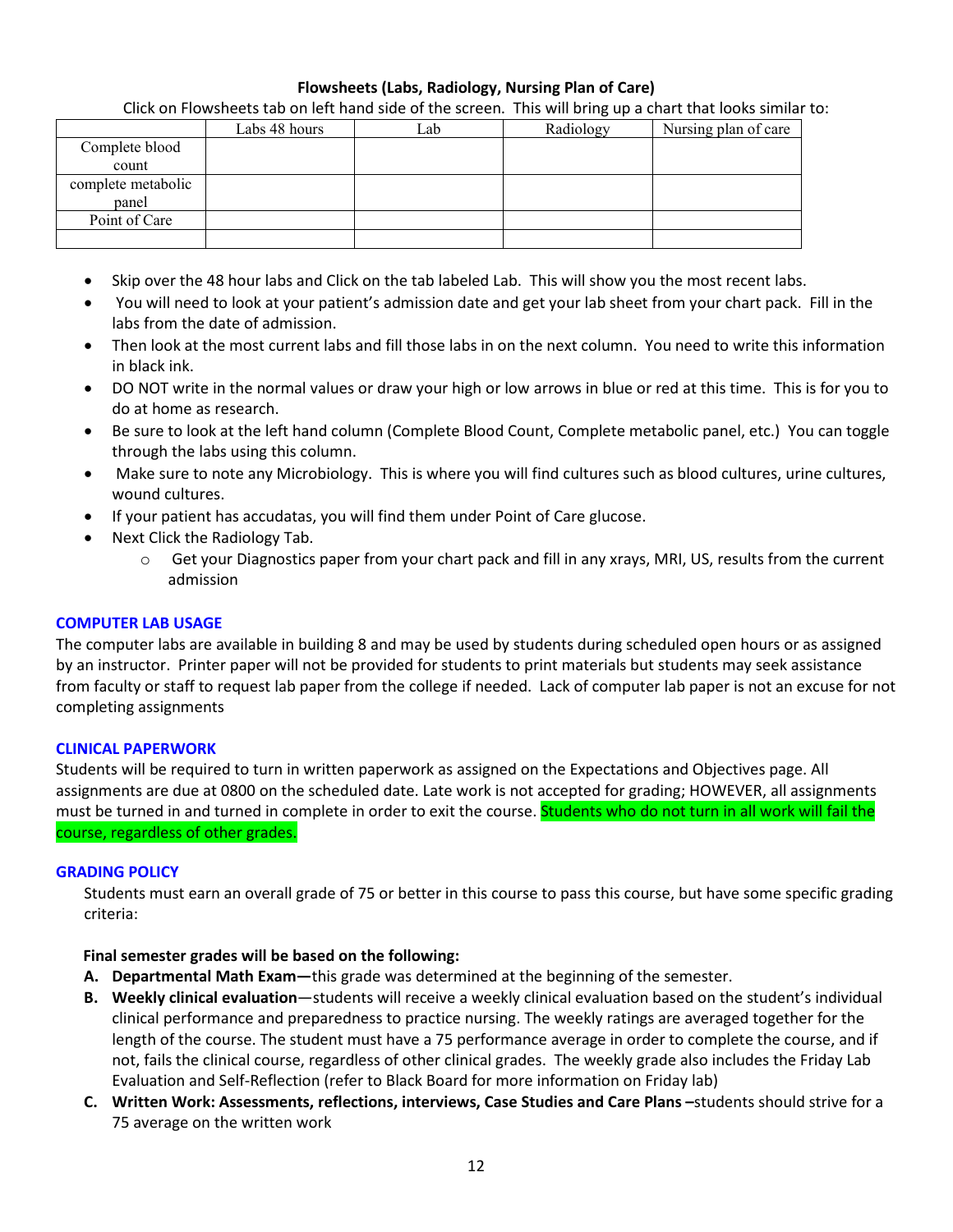- **D. Completion of Skills Checklist—**students should perform skills and document those skills on the Student Skills Checklist. Students that do not have at least 85% of the skills completed by the deadline are placed on probation for the next clinical course and given a short time to bring their skills up to completion. If, after the probationary period, the student is unsuccessful, the student is withdrawn from the program.
- **E. CPR and Immunizations—**CPR and immunizations must be kept current. If CPR expires or if an immunization booster/update is required, the student may not attend clinicals, accruing absences. Should this put the student over the allowable absences, the student will fail the clinical course, regardless of other grades. If the student misses one day due to an expired CPR or immunization, that student will have to make up that day in the clinical setting. IT IS THE RESPONSIBILITY OF THE STUDENT TO MAINTAIN CPR AND IMMUNZATIONS.
- **F. Summative Evaluation—**at the end of the semester, the student will have a summative evaluation that states if the student met all expectations of the clinical experience. The student must have completed all assignments, remediation, clinical experiences and make up days in order to have a successful summary.

# **GRADING SCALE:**

 $90-100 = A$ 

 $80 - 89.99 = B$ 

 $75 - 79.99 = C$ 

 $<$ 75 = F (There is no "D" in clinicals)

Please note: clinical grades are reported as whole numbers; decimals are dropped and are not rounded up.

# **GRADE BREAKDOWN**

Weekly Evaluations: 60% Written Work: 40%

# **COMMUNICATION POLICY**

Electronic communication between instructor and students in this course will utilize the South Plains College Blackboard and email systems. The instructor will not initiate communication using private email accounts. Students are encouraged to check SPC email on a regular basis. Students will also have access to assignments, weblinks, handouts, and other vital material which will be delivered via Blackboard. Any student having difficulty accessing the Blackboard or their email should immediately contact the help

# **Email Policy**:

A. Students are expected to read and, if needed, respond in a timely manner to college e-mails. It is suggested that students check college e-mail daily to avoid missing time-sensitive or important college messages. Students may forward college e-mails to alternate e-mail addresses; however, SPC will not be held responsible for e-mails forwarded to alternate addresses.

B. A student's failure to receive or read official communications sent to the student's assigned e-mail address in a timely manner does not absolve the student from knowing and complying with the content of the official communication.

C. The official college e-mail address assigned to students can be revoked if it is determined the student is utilizing it inappropriately. College e-mail must not be used to send offensive or disruptive messages nor to display messages that violate state or federal law

D. Instructors make every attempt to respond to student emails *during regular college business hours* when faculty are on campus. Instructors *are not* required to answer emails after hours or on weekends.

E. Students who use email inappropriately to faculty, students, staff or others will be placed on probation for the first offense; dismissed from the program for a second offense.

**Texting Faculty**: Students should not text faculty via the faculty cell phone. Written communication should be by email, office phone, or personal notes. The faculty cell phone is for contact during the clinical hours ONLY and should not be used outside the clinical experience. Students who text faculty will be placed on probation for the first offense and dismissed from the program for the second offense.

**Cell Phones:** cell phones are PROHIBITED at any clinical setting, including Friday lab and Simulation. Students should not have cell phones on their person, in their back packs, pockets or other personal areas during clinicals. Cell phones should be left in the student vehicle so that there is no temptation to use. Students who violate this policy and have their cell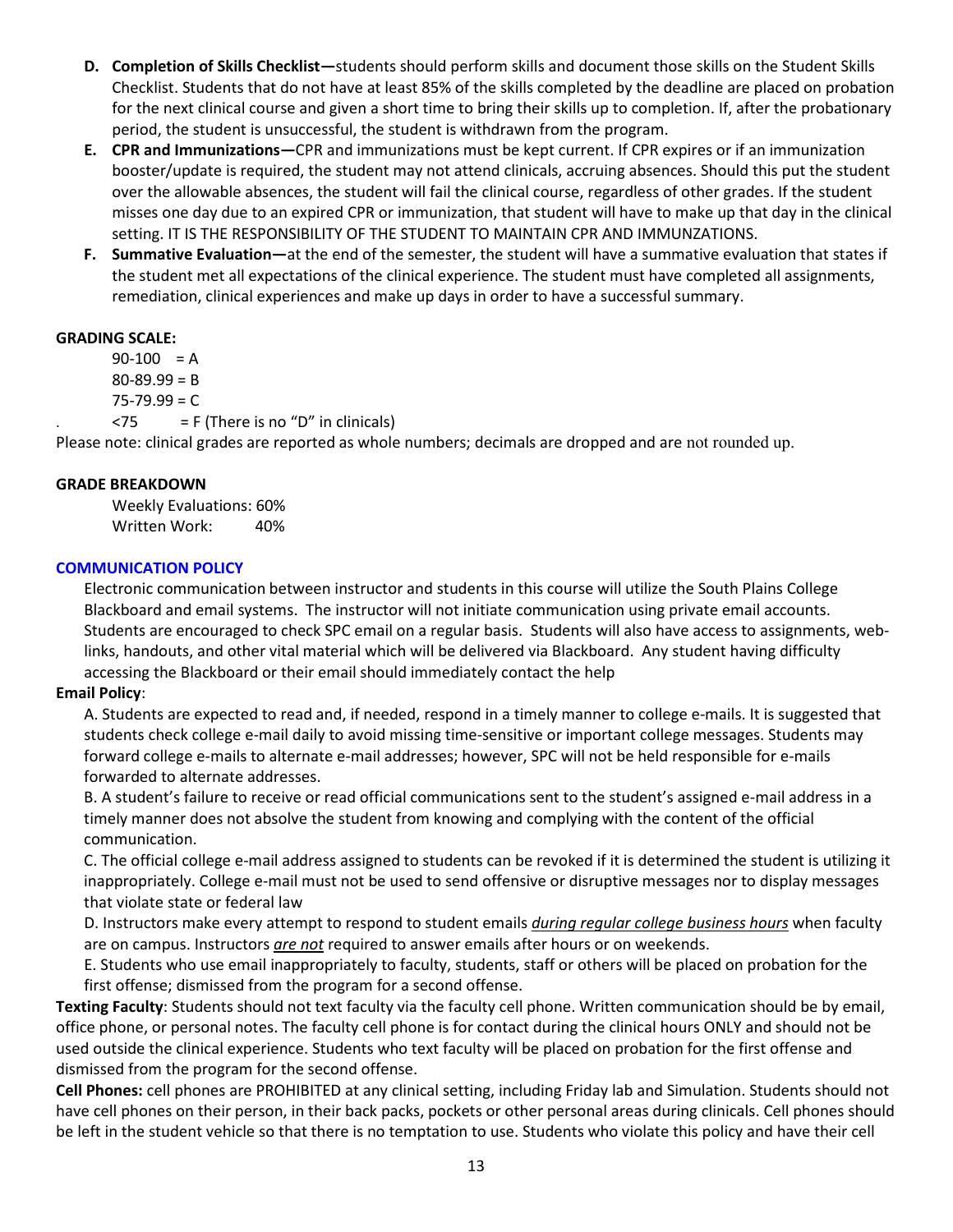phone out during the clinical day for any reason will be sent home as absent—no matter when the infraction is discovered. If this absent causes the student to exceed the allowable absences, the student fails the clinical course, regardless of other clinical grades. This is considered a professional violation. Please refer to the Student Handbook for more information.

# **PROFESSIONAL CONDUCT AND SAFE/UNSAFE/UNSATISFACTORY CLINICAL PERFORMANCE**

Students are expected to follow the ethics and rules of professional conduct as outlined in the student handbook. Unprofessional conduct on the part of a student as outlined in the student handbook is UNSAFE nursing practice and results in dismissal from the program.

# Students are expected

- (1) to demonstrate growth in clinical practice through application of knowledge and skills from previous and concurrent courses
- (2) to demonstrate growth in clinical practice as they progress through courses and to meet clinical expectations as outlined in the clinical objectives
- (3) to prepare for clinical practice in order to provide SAFE, COMPETENT care
- (4) to continuously practice skills to achieve 100% proficiency

UNSAFE clinical practice is any behavior that places the patient or staff in either physical or emotional jeopardy.

Emotional jeopardy means that the student creates an environment of anxiety or distress which puts the patient, family, or staff at risk for emotional or psychological harm.

Physically unsafe practices include (but are not limited to):

- (a) violations of previously mastered principles/learning objectives in carrying out nursing care skills and/or delegated medical functions
- (b) assuming inappropriate independence in actions or decisions
- (c) failing to recognize own limitations, incompetence and/or legal responsibilities
- (d) failing to accept moral and legal responsibility for his/her own actions
- (e) noncompliance with all aspects in the VN Student Handbook and Clinical guidelines
- (f) violating confidentiality or HIPAA violations in ANY VNP situation
- (g) being unprepared to answer instructor or staff questions regarding patient's medications, doctor's orders, progress notes, H&P, and current status of patient.
- (h) Exhibiting unprofessional conduct as outlined in the student handbook **UNSAFE clinical practice is an occurrence (one event) or a pattern of behavior involving unacceptable risk!**

# **CLINICAL EXPECTATIONS OF PREPARATION:**

The student is expected to be prepared for clinical experience on a daily basis. The student will

- 1. Attend report & get information from report
- 2. Check patient, obtain VS, perform comfort measures
- 3. Complete chart review: physician's orders, progress notes, history & physical, lab, diagnostics, MAR, nurse's notes
- 4. Assess patient
- 5. Meet with instructor to discuss patient care
- 6. Answer call lights
- 7. Assist TPC nurses
- 8. Perform procedures
- 9. Report off any time leaving the unit, including lunch and end of shift
- 10. Maintain documentation

# **STUDENT CONDUCT—Please refer to the Student Vocational Nursing Handbook for all Program Rules & Policies**

Rules and regulations relating to the students at South Plains College are made with the view of protecting the best interests of the individual, the general welfare of the entire student body and the educational objectives of the college. As in any segment of society, a college community must be guided by standards that are stringent enough to prevent disorder, yet moderate enough to provide an atmosphere conducive to intellectual and personal development.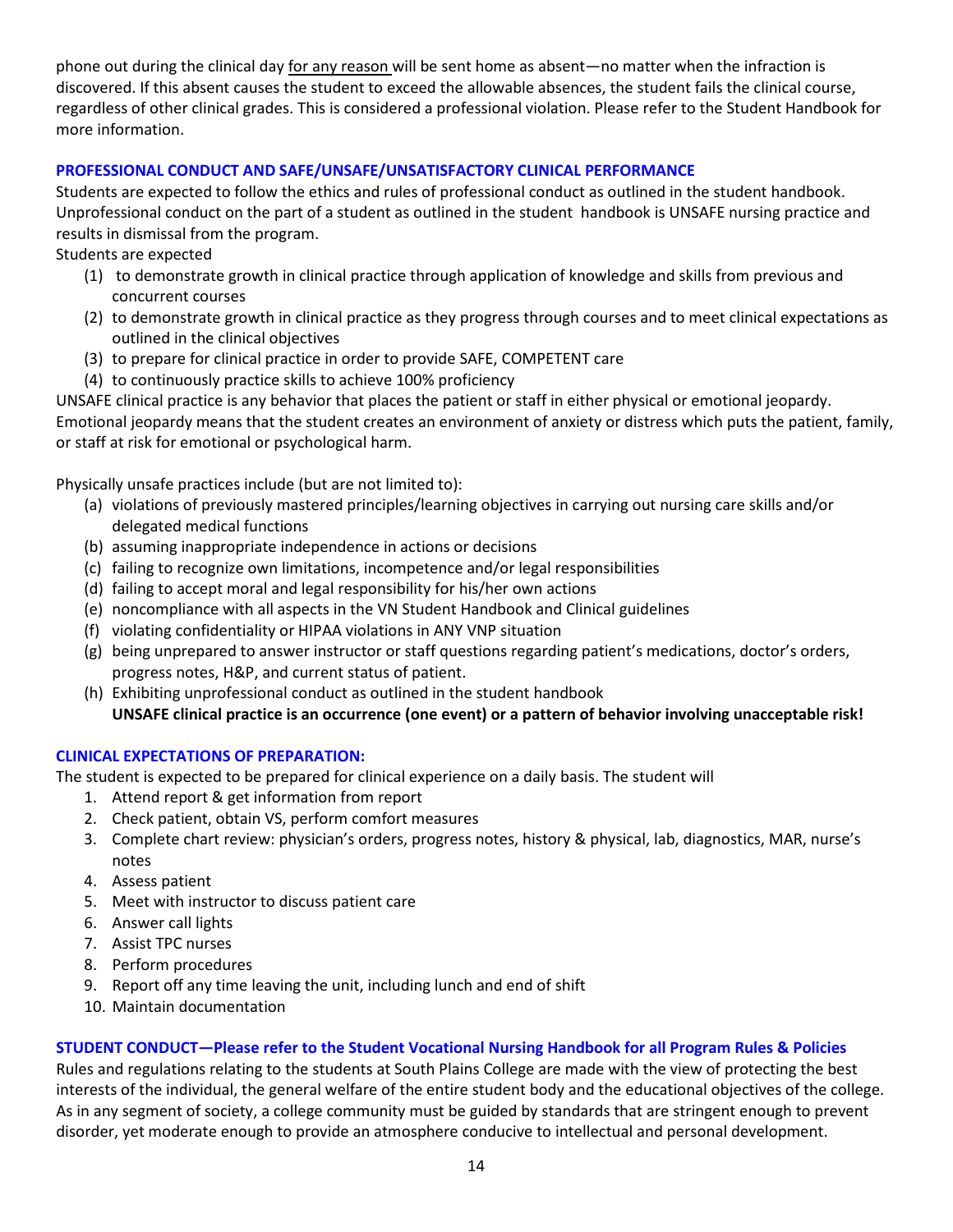A high standard of conduct is expected of all students. When a student enrolls at South Plains College, it is assumed that the student accepts the obligations of performance and behavior imposed by the college relevant to its lawful missions, processes and functions. Obedience to the law, respect for properly constituted authority, personal honor, integrity and common sense guide the actions of each member of the college community both in and out of the classroom. Students are subject to federal, state and local laws, as well as South Plains College rules and regulations. A student is not entitled to greater immunities or privileges before the law than those enjoyed by other citizens. Students are subject to such reasonable disciplinary action as the administration of the college may consider appropriate, including suspension and expulsion in appropriate cases for breach of federal, state or local laws, or college rules and regulations. This principle extends to conduct off-campus which is likely to have adverse effects on the college or on the educational process which identifies the offender as an unfit associate for fellow students.

Any student who fails to perform according to expected standards may be asked to withdraw.

Rules and regulations regarding student conduct appear in the current Student Guide and in the Vocational Nursing Student Handbook.

## **COURSE DISCLAIMER**

#### **ACCOMMODATIONS**

**4.1.1.1. Diversity Statement** In this class, the teacher will establish and support an environment that values and nurtures individual and group differences and encourages engagement and interaction. Understanding and respecting multiple experiences and perspectives will serve to challenge and stimulate all of us to learn about others, about the larger world and about ourselves. By promoting diversity and intellectual exchange, we will not only mirror society as it is, but also model society as it should and can be.

**4.1.1.2. Disabilities Statement** Students with disabilities, including but not limited to physical, psychiatric, or learning disabilities, who wish to request accommodations in this class should notify the Disability Services Office early in the semester so that the appropriate arrangements may be made. In accordance with federal law, a student requesting accommodations must provide acceptable documentation of his/her disability to the Disability Services Office. For more information, call or visit the Disability Services Office at Levelland (Student Health & Wellness Office) 806-716-2577, Reese Center (Building 8) 806-716-4675, or Plainview Center (Main Office) 806-716-4302 or 806-296-9611.

**4.1.1.3 Non-Discrimination Statement** South Plains College does not discriminate on the basis of race, color, national origin, sex, disability or age in its programs and activities. The following person has been designated to handle inquiries regarding the non-discrimination policies: Vice President for Student Affairs, South Plains College, 1401 College Avenue, Box 5, Levelland, TX 79336. Phone number 806-716-2360.

**4.1.1.4 Title IX Pregnancy Accommodations Statement** If you are pregnant, or have given birth within six months, Under Title IX you have a right to reasonable accommodations to help continue your education. To [activate](http://www.southplainscollege.edu/employees/manualshandbooks/facultyhandbook/sec4.php) accommodations you must submit a Title IX pregnancy accommodations request, along with specific medical documentation, to the Director of Health and Wellness. Once approved, notification will be sent to the student and instructors. It is the student's responsibility to work with the instructor to arrange accommodations. Contact the Director of Health and Wellness at 806-716-2362 or [email](http://www.southplainscollege.edu/employees/manualshandbooks/facultyhandbook/sec4.php) [cgilster@southplainscollege.edu](mailto:cgilster@southplainscollege.edu) for assistance.

**4.1.1.5 OPTIONAL STATEMENT - Campus [Concealed Carry](http://www.southplainscollege.edu/employees/manualshandbooks/facultyhandbook/sec4.php) Statement** Texas Senate Bill - 11 (Government Code 411.2031, et al.) authorizes the carrying of a concealed handgun in South Plains College buildings only by persons who have been issued and are in possession of a Texas License to Carry a Handgun. Qualified law enforcement officers or those who are otherwise authorized to carry a concealed handgun in the State of Texas are also permitted to do so. Pursuant to Penal Code (PC) 46.035 and South Plains College policy, license holders may not carry a concealed handgun in restricted locations. For a list of locations and Frequently Asked Questions, please refer to the Campus Carry page at: <http://www.southplainscollege.edu/campuscarry.php>

Pursuant to PC 46.035, the open carrying of handguns is prohibited on all South Plains College campuses. Report violations to the College Police Department at 806- 716-2396 or 9-1-1.

#### **FOUNDATION SKILLS**

**BASIC SKILLS–Reads, Writes, Performs Arithmetic and Mathematical Operations, Listens and Speaks**

F-1 Reading–locates, understands, and interprets written information in prose and in documents such as manuals, graphs, and schedules.

F-2 Writing–communicates thoughts, ideas, information and messages in writing and creates documents such as letters, directions, manuals, reports, graphs, and flow charts.

F-3 Arithmetic–performs basic computations; uses basic numerical concepts such as whole numbers, etc.

- F-4 Mathematics–approaches practical problems by choosing appropriately from a variety of mathematical techniques.
- F-5 Listening–receives, attends to, interprets, and responds to verbal messages and other cues.
- F-6 Speaking–organizes ideas and communicates orally.

#### **THINKING SKILLS–Thinks Creatively, Makes Decisions, Solves Problems, Visualizes and Knows How to Learn and Reason**

F-7 Creative Thinking–generates new ideas.

F-8 Decision-Making–specifies goals and constraints, generates alternatives, considers risks, evaluates and chooses best alternative.

- F-9 Problem Solving–recognizes problems, devises and implements plan of action.
- F-10 Seeing Things in the Mind's Eye–organizes and processes symbols, pictures, graphs, objects, and other information.
- F-11 Knowing How to Learn–uses efficient learning techniques to acquire and apply new knowledge and skills.

F-12 Reasoning–discovers a rule or principle underlying the relationship between two or more objects and applies it when solving a problem.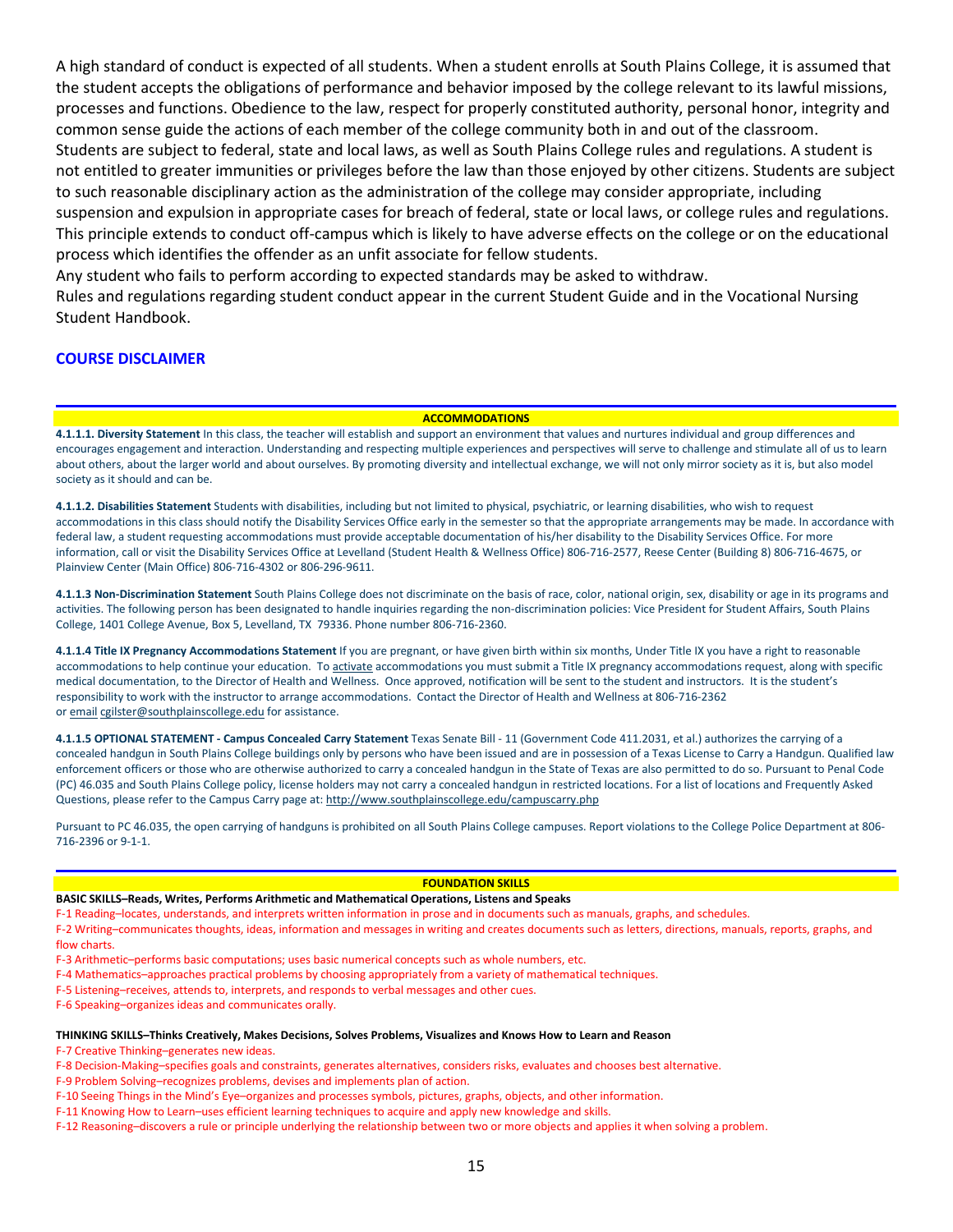#### **PERSONAL QUALITIES–Displays Responsibility, Self-Esteem, Sociability, Self-Management, Integrity and Honesty**

F-13 Responsibility–exerts a high level of effort and perseveres towards goal attainment.

F-14 Self-Esteem–believes in own self-worth and maintains a positive view of self.

F-15 Sociability–demonstrates understanding, friendliness, adaptability, empathy and politeness in group settings.

F-16 Self-Management–assesses self accurately, sets personal goals, monitors progress and exhibits self-control.

F-17 Integrity/Honesty–chooses ethical courses of action.

#### **SCANS COMPETENCIES**

C-1 **TIME** - Selects goal - relevant activities, ranks them, allocates time, prepares and follows schedules.

C-2 **MONEY** - Uses or prepares budgets, makes forecasts, keeps records and makes adjustments to meet objectives.

C-3 **MATERIALS AND FACILITIES** - Acquires, stores, allocates, and uses materials or space efficiently.

C-4 **HUMAN RESOURCES** - Assesses skills and distributes work accordingly, evaluates performances and provides feedback.

#### **INFORMATION - Acquires and Uses Information**

C-5 Acquires and evaluates information.

C-6 Organizes and maintains information.

C-7 Interprets and communicates information.

C-8 Uses computers to process information.

#### **INTERPERSONAL–Works With Others**

C-9 Participates as a member of a team and contributes to group effort.

C-10 Teaches others new skills.

C-11 Serves Clients/Customers–works to satisfy customer's expectations.

C-12 Exercises Leadership–communicates ideas to justify position, persuades and convinces others, responsibly challenges existing procedures and policies.

C-13 Negotiates-works toward agreements involving exchanges of resources; resolves divergent interests.

C-14 Works With Diversity–works well with men and women from diverse backgrounds.

#### **SYSTEMS–Understands Complex Interrelationships**

C-15 Understands Systems–knows how social, organizational, and technological systems work and operates effectively with them.

C-16 Monitors and Corrects Performance–distinguishes trends, predicts impacts on system operations, diagnoses systems performance and corrects malfunctions.

C-17 Improves or Designs Systems–suggests modifications to existing systems and develops new or alternative systems to improve performance.

#### **TECHNOLOGY–Works with a Variety of Technologies**

C-18 Selects Technology–chooses procedures, tools, or equipment, including computers and related technologies.

C-19 Applies Technology to Task–understands overall intent and proper procedures for setup and operation of equipment.

C-20 Maintains and Troubleshoots Equipment–prevents, identifies, or solves problems with equipment, including computers and other technologies.

**Clinical Course Schedule—refer to Black Board**

**Korbi Berryhill, MSN, RN, CRRN Vocational Nursing Program Director South Plains College Reese Center**